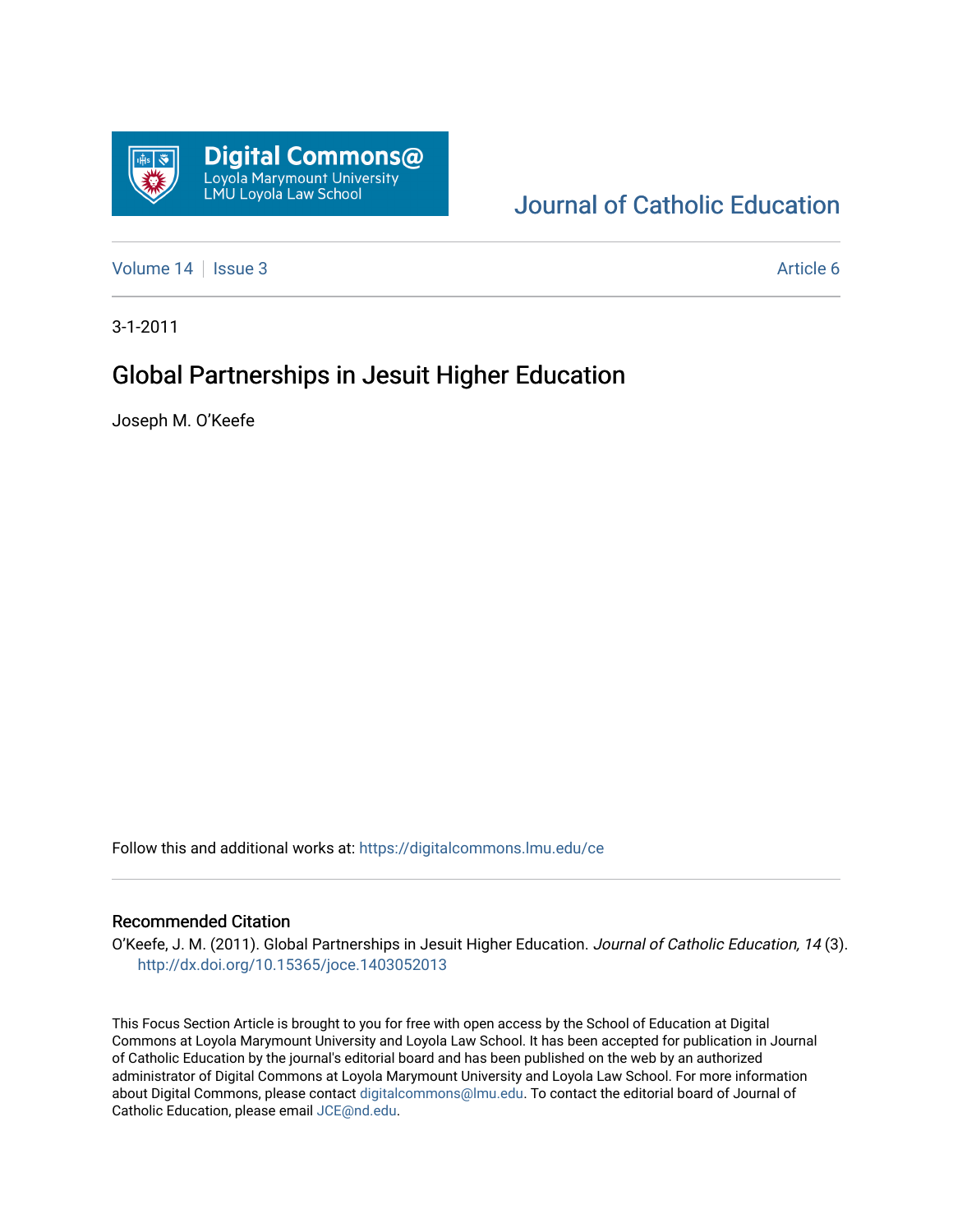**Global Partnerships in Jesuit Higher Education**

Joseph M. O'Keefe, S.J. Boston College, Massachusetts

*In order better to confront the complex problems facing modern society, and in order to strengthen the Catholic identity of the Institutions, regional, national and international cooperation is to be promoted in research, teaching, and other university activities among all Catholic Universities, including Ecclesiastical Universities and Faculties. ( John Paul II, 1990, n. 7)*

The Roman Catholic Church sponsors the largest worldwide family of educational institutions—135,000 elementary and secondary schools and 1,800 colleges and universities. Catholic identity provides a matchless opportunity f educational institutions—135,000 elementary and secondary schools and 1,800 colleges and universities. Catholic identity provides a matchless opportunity for networking in an increasingly globalized world; it is sad *Ex corde Ecclesiae's* exhortation to collaborate is often unheeded. Last April at the Universidad Iberoamericana in Mexico City, the Society of Jesus initiated new steps to counter that sad trend. The conference brought together some 300 educational leaders from over 200 institutions around the globe for 3 days of presentations and discussions on such topics as regional challenges facing Jesuit higher education; Catholic identity and mission; theology, science, and culture; markets, inequality, and poverty; ecology and sustainability; and human rights and the university.

Rev. Adolfo Nicolás, S.J., Superior General of the Society of Jesus, gave a keynote address, "Depth, Universality, and Learned Ministry: Challenges to Jesuit Higher Education Today," which highlighted three interrelated challenges to higher education. The first, "promoting depth of thought and imagination," addressed the gradual process of dehumanization in the wake of our globalized and technological society where information is readily available, but seldom processed at a deeper level. "People lose the ability to engage with reality," Fr. Nicolás asserted.

Shallow, self-absorbed perceptions of reality make it almost impossible to feel compassion for the suffering of others; and a contentment with the satisfaction of immediate desires or the laziness to engage competing claims on one's deepest loyalty results in the inability to commit one's life to what is truly worthwhile. (p. 3)

This stands in sharp contrast of the mission of Jesuit education, which seeks to

*Catholic Education: A Journal of Inquiry and Practice*, Vol. 14, No. 3, March 2011, 334-337 © Trustees of Boston College.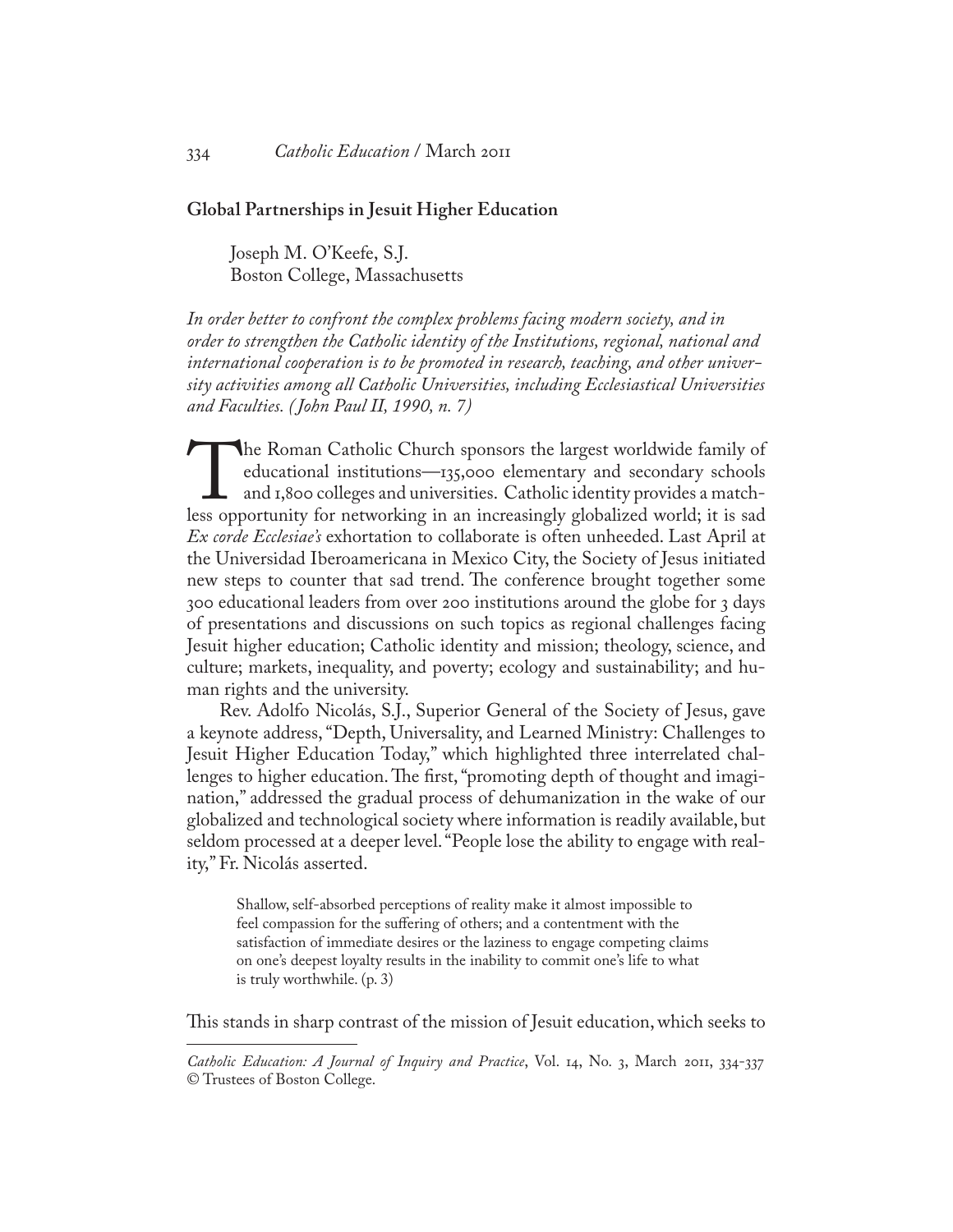promote social justice and authentic solidarity through knowledge of cultures. "Serious and active intellectual inquiry" is a main point of emphasis in the Jesuit commitment to evangelization (GC 34, D.16, n.396, 3). To combat the growing disconnect between individuals and cultures, Jesuit universities need to engage in studies of the "emerging cultural world of our students and find creative ways to promote depth of thought and imagination" (Nicolás, 2010, p. 11).

Engaging in creative ways to promote depth of thought requires Jesuit institutions of higher education to work together. Too often each institution works "as a *proyecto social* by itself," not taking "sufficient advantage of what our new globalized world offers as a possibility of greater service" (Nicolás, 2010, p. 7). Fr. Nicolás acknowledged the collaboration among regional organizations, but challenged the Society to expand these relationships "and build more universal, more effective international networks of Jesuit higher education" (p. 8). The conference highlighted recent efforts to help network Jesuit universities and apostolates, including Jesuit Commons. This effort partners Jesuit Refugee Service, Regis University in Denver, and faculty from more than 10 Jesuit universities to help provide accredited university courses to refugees who lack access to tertiary education. This effort utilizes and takes advantage of education and global technologies: "We've pulled together some of the best social media tools out there to create something unprecedented that will empower this network to reach its collaborative potential" (Lowney, 2010, para. 4). Currently serving refugee students at the United Nations High Commissioner for Refugees camps in Malawi and Kenya, program coordinators are looking to expand to other locations and "aspire to pioneer scalable, innovative models of delivering Jesuit-inspired higher education in the world's lower-resource settings" ( Jesuit Commons, 2010, para. 3).

Research, one of the cornerstones of the work of the university, was the focus of Fr. Nicolás (2010) third challenge. "Globalization has created new inequalities between those who enjoy the power given to them by knowledge, and those who are excluded from its benefits because they have no access to that knowledge" (p. 10). Fr. Nicolás argued that our globalized world is characterized by "aggressive secularism" and "the resurgence of various fundamentalisms" (p. 10) that refuse to acknowledge complexity and human reason. This "excludes the possibility of fruitful dialogue" (Benedict, 2009, n. 56). According to Fr. Nicolás (2010), Jesuit universities need to seek innovative solutions to disseminating research and its findings to those who are excluded and need to work toward renewed commitment "to the Jesuit tradition of learned ministry which mediates between faith and culture" (p. 11). This journal, which recently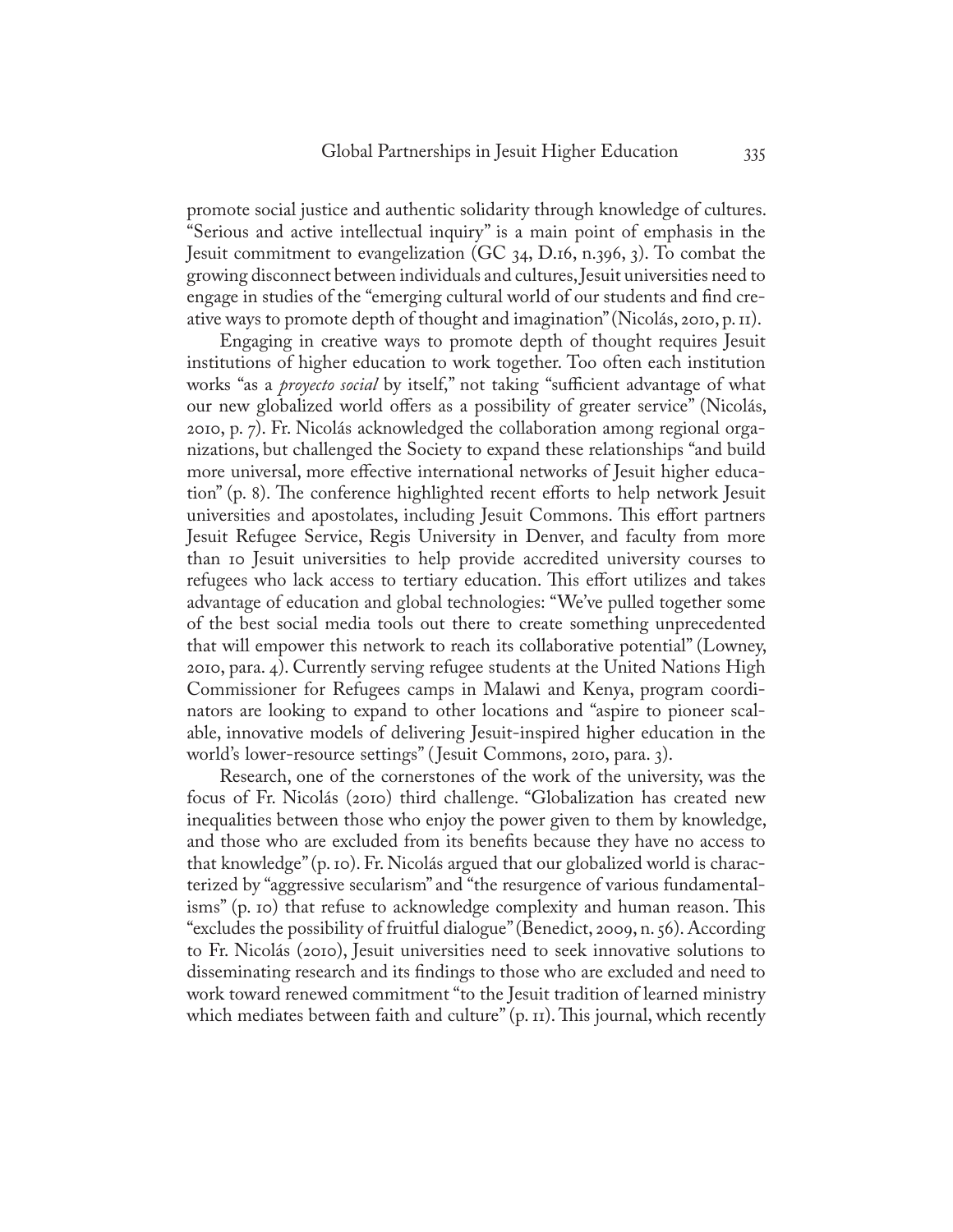transitioned to an open access model making all content freely available, represents one way in which Catholic colleges and universities have sought out new ways to distribute research.

The vast majority of the conference allotted time for participants to meet in small group discussions, processing the presentations and topics and facilitating networking among colleagues. To help stimulate discussion and imagination, faculty at various universities across the world prepared papers on each of the conference topics that participants were expected to have read prior to arriving in Mexico City. Two of these papers are included in this focus section: Rev. David Hollenbach, S.J.'s piece, "Human Rights in a Pluralistic, Unequal Globe: Contributions of Jesuit Universities" addressing the conference topic of human rights and civil responsibility, and Rev. Charles L. Currie, S.J.'s "Pursuing Jesuit, Catholic Identity and Mission at U.S. Jesuit Colleges and Universities," challenging participants to think deeply about identity and mission.

"Depth of thought and imagination in the Ignatian tradition involves a profound engagement with the real" (Nicolás, 2010, p. 4). This conference challenged participants to think creatively, finding meaningful solutions to address the pressing issues and signs of our times in light of the Ignatian tradition and founding mission of the Society. As Fr. Nicolás acknowledged, while there may be many successful programs already in place, these need to be expanded, especially in terms of networking Jesuit institutions across the world to "increase the scope of our service" (p. 8).

#### **Conclusion**

"If Ignatius and his first companions were to start the Society of Jesus again today, would they still take on universities as a ministry of the Society?" This was the question Fr. Nicolás posed during the international conference. The resounding answer at the conference was yes; Jesuit higher education, as a significant global network of higher education in the world, is uniquely poised to not only advance the intellectual apostolate of the Society, but to foster a more humane, just, and sustainable global society in the "new context of globalization and new communication technologies" (Locatelli, 2009, para. 2).

#### **References**

Benedict XVI. (2009). Caritas in veritate [On integral human development in charity and truth]. Retrieved from the Vatican website: http://www.vatican.va/holy\_father/